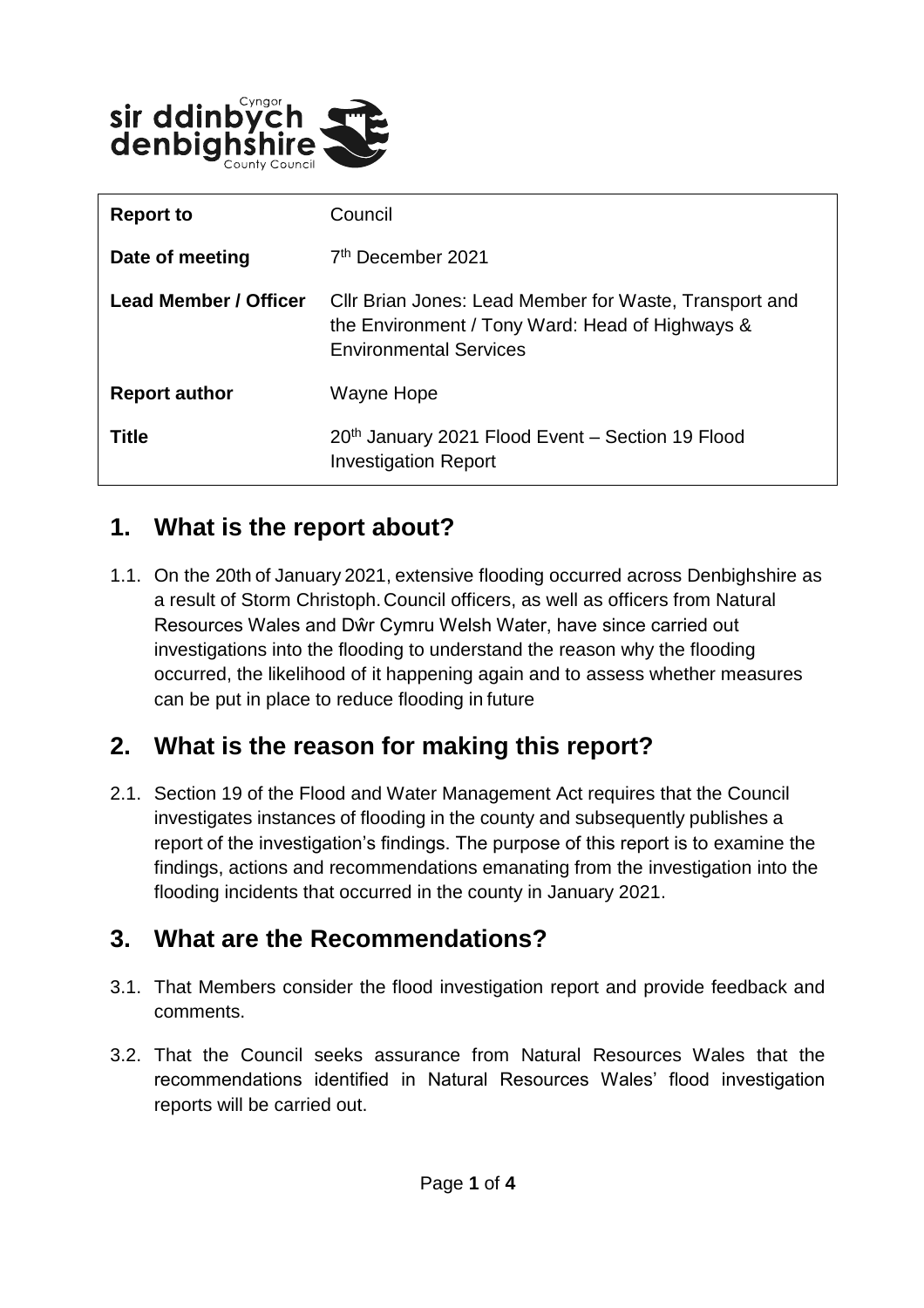## **4. Report details**

- 4.1. Between 18th and 20th January 2021, Storm Christoph brought strong winds, heavy rain and snow, with the most intense rainfall occurring over North Wales and northern England, bringing localised flooding to many areas. The Met Office reported that 50 to 100mm of rain fell widely across Wales and north-west England, with over 100mm across upland areas of Wales. Denbighshire experienced the effects of this Storm, with heavy and prolonged rain flooding around 67 homes and 6 businesses on the 20th January. The majority of the flooding was from main river sources. Natural Resources Wales, as the relevant flood risk management authority for main rivers, has carried out its own flood investigations. Natural Resources Wales' flood investigation reports are included as appendices to this overarching investigation report.
- 4.2. Denbighshire County Council, as a Lead Local Flood Authority, has a duty under Section 19 of the Flood and Water Management Act to investigate flooding in its area. The Act states:
	- (1) On becoming aware of a flood in its area, a lead local flood authority must, to the extent that it considers it necessary or appropriate, investigate -

(a) which risk management authorities have relevant flood risk management functions, and

(b) whether each of those risk management authorities has exercised, or is proposing to exercise, those functions in response to the flood

- (2) Where an authority carries out an investigation under subsection (1) it must –
	- (a) publish the results of its investigation, and
	- (b) notify any relevant risk management authorities.
- 4.3. The purpose of this investigation report is to address the following key questions:
	- Why did the flooding happen?
	- How likely it is for that scale of flooding to happen again?
	- What improvement actions are needed to ensure flood risk in the County is appropriately managed in future?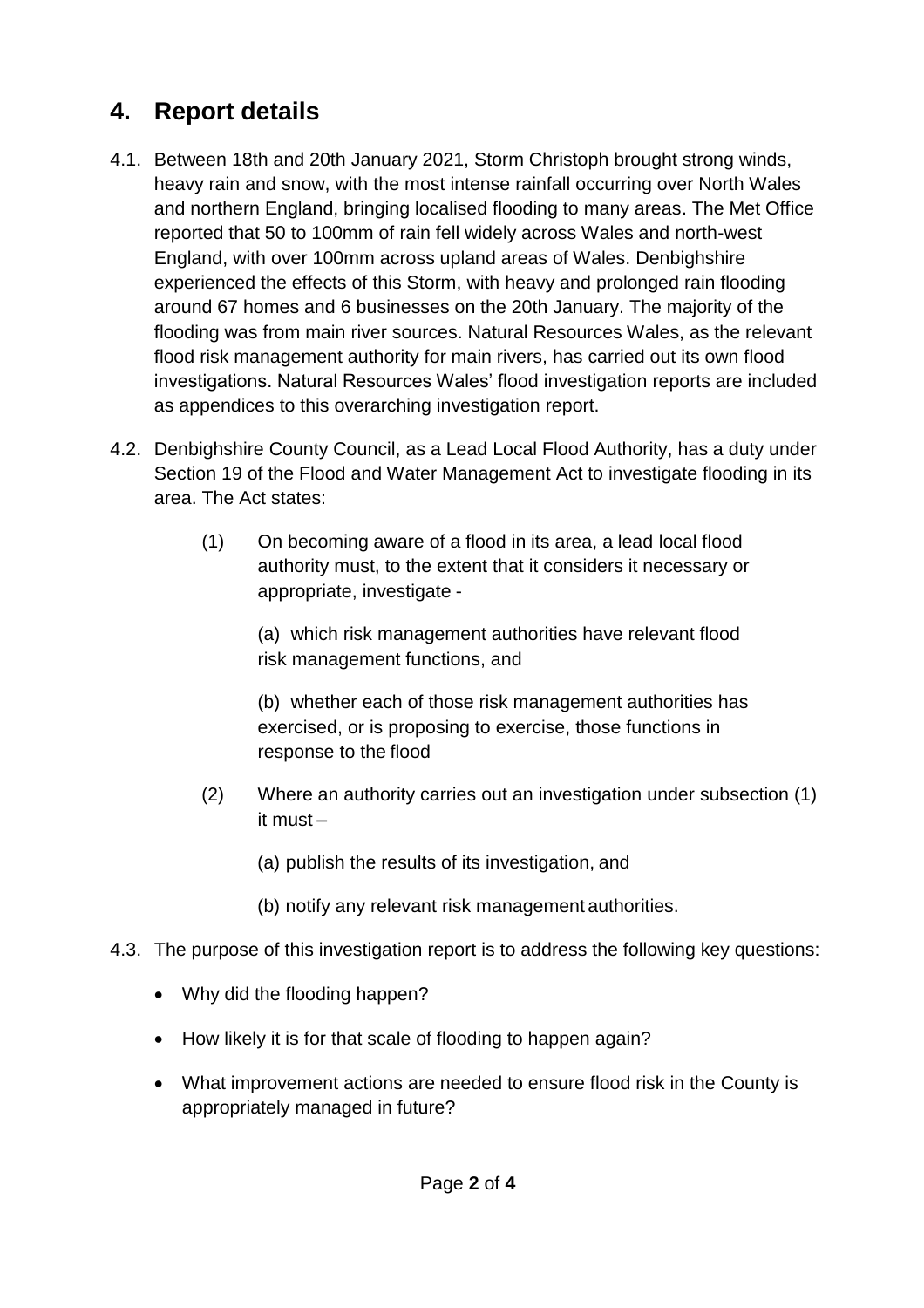- 4.4. The most significant sources of flooding during the January 2021 event, in terms of numbers of properties affected, were the River Clwyd at Ruthin and River Ystrad at Brookhouse, Denbigh. These are classified as main rivers and the responsibility for the detailed investigation of each flood location rests with Natural Resources Wales, as the risk management authority with flood risk management functions in relation to main rivers. There was also main river flooding at Llandyrnog (River Clwyd), Loggerheads (River Alyn) and Corwen (River Dee).
- 4.5. Whilst the main sources of flooding were main rivers, the impacts of Storm Christoph were felt across much of Denbighshire.
- 4.6. The Council's overarching flood investigation report is included as Appendix 1 to this report. The investigations of flooding at each of the main river locations are included as appendices to the overarching report.

### **5. How does the decision contribute to the Corporate Priorities?**

5.1. One of the Council's corporate priorities for 2017 to 2022 is to provide an attractive and protected environment, supporting wellbeing and economic prosperity. One of the measures identified in the Corporate Plan to enable this is to reduce the number of properties at risk of flooding in Denbighshire. The flood investigation report has highlighted opportunities to help achieve this measure, some of which will involve working in close collaboration with Natural Resources Wales and Welsh Water.

## **6. What will it cost and how will it affect other services?**

6.1. The costs to the Council of carrying out flood investigation work are met within existing revenue budgets.

## **7. What are the main conclusions of the Well-being Impact Assessment?**

7.1. This report doesn't refer to a particular project, so a Well-being Impact Assessment hasn't been carried out. However, should the Council have any future proposals to carry out a scheme or project as a result of the flood investigation report, a Well-being Impact Assessment will be carried out.